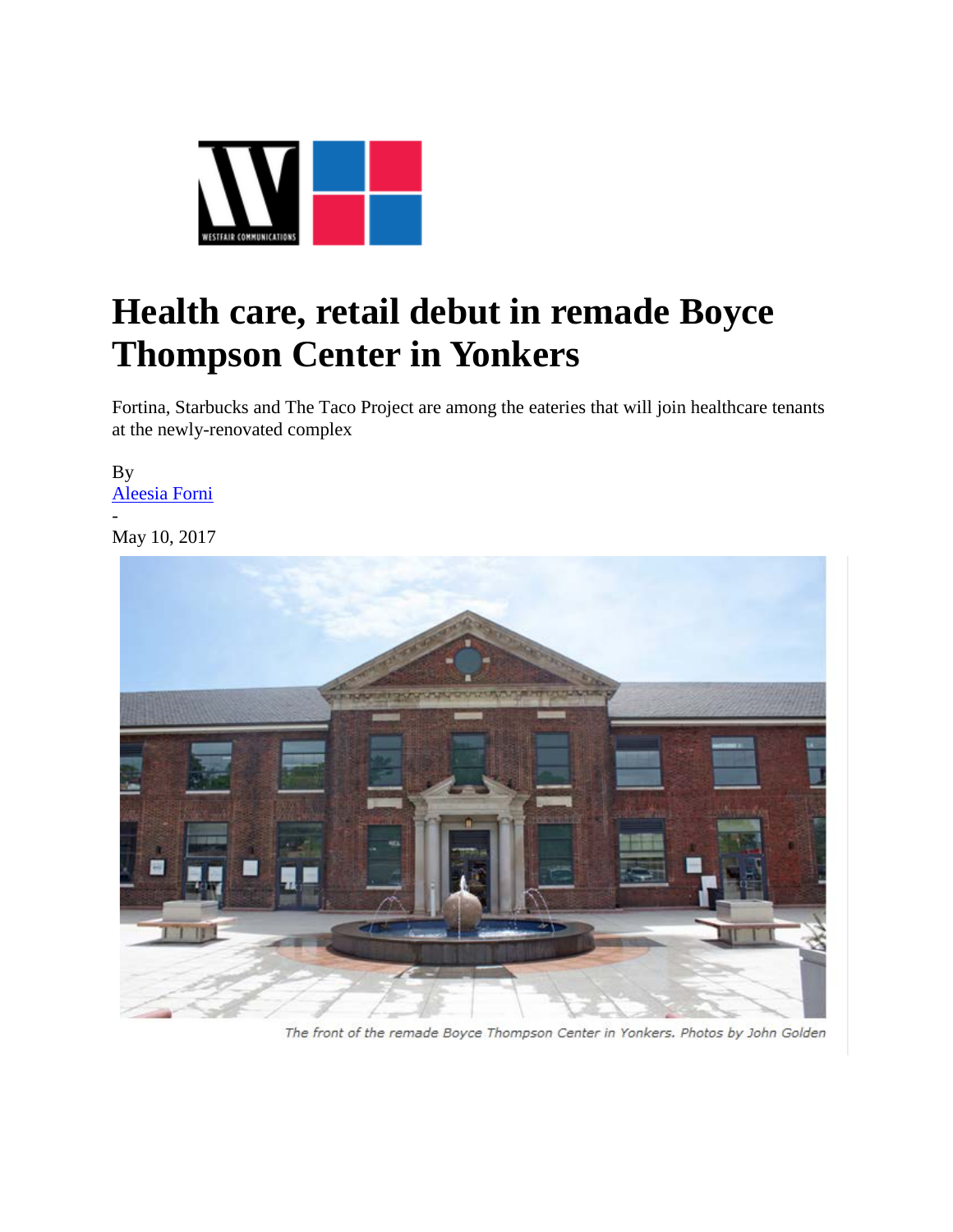More than two years after Simone Development Cos. purchased the [long-neglected property](https://westfaironline.com/69831/simone-development-plans-35m-redevelopment-in-yonkers/) in northwest Yonkers, the 85,000-square-foot Boyce Thompson Center is nearly ready for its Broadway revival.

The \$35 million [mixed-use development](http://www.simdev.com/commercial-boyce-thompson-center.html) that adjoins the South Westchester Executive Park and sits on a roughly 7-acre property at 1086 N. Broadway will be unveiled to the public on May 23.

Because the building sat vacant and crumbling for decades, Simone Development has given the historic structure an [extreme facelift.](https://westfaironline.com/88794/developers-discuss-challenges-benefits-adaptive-reuse/)

"I think every project you do has its own challenging features," said Guy Leibler, president of Simone Healthcare Development. "This had a number of them. The building is old. It's very delicate, and you want to be respectful of its history."

Though traces of the building's [former derelict state](https://westfaironline.com/82142/simone-development-nearing-completion-of-35-million-boyce-thompson-center-2/) are few and far between, some tenants are embracing certain aspects of the building's 40-year vacancy. Portions of the colorful graffiti that lined interior walls will be featured in the 6,000-square-foot space that will [soon be home](https://westfaironline.com/75546/fortina-signs-eatery-lease-at-boyce-thompson-in-yonkers/) to Italian restaurant Fortina.

"Every building that we've gone into has been unique, but this one is by far the most incredible," said Christian Petroni, chef and owner of the restaurant. "Fortina has a very strong culture and a very strong identity, so we're excited to kind of take what we've cultivated over the last four years and put it into this beautiful building."

The new Fortina restaurant in Yonkers will mark the company's fifth eatery, following locations in Rye Brook, Armonk, Stamford and downtown Brooklyn. Set to open in June, it will also feature an outdoor garden and large wood-burning hearth.

"It's really going to be interesting to see the Fortina brand in such a beautiful, old, historic building," Petroni said on a recent weekday morning. He and Leibler had just met with an advance team for Gov. Andrew Cuomo in the shell of the brick-walled restaurant space to plan an upcoming fundraiser there while contracting crews hustled to complete work on the center before the May 23 opening.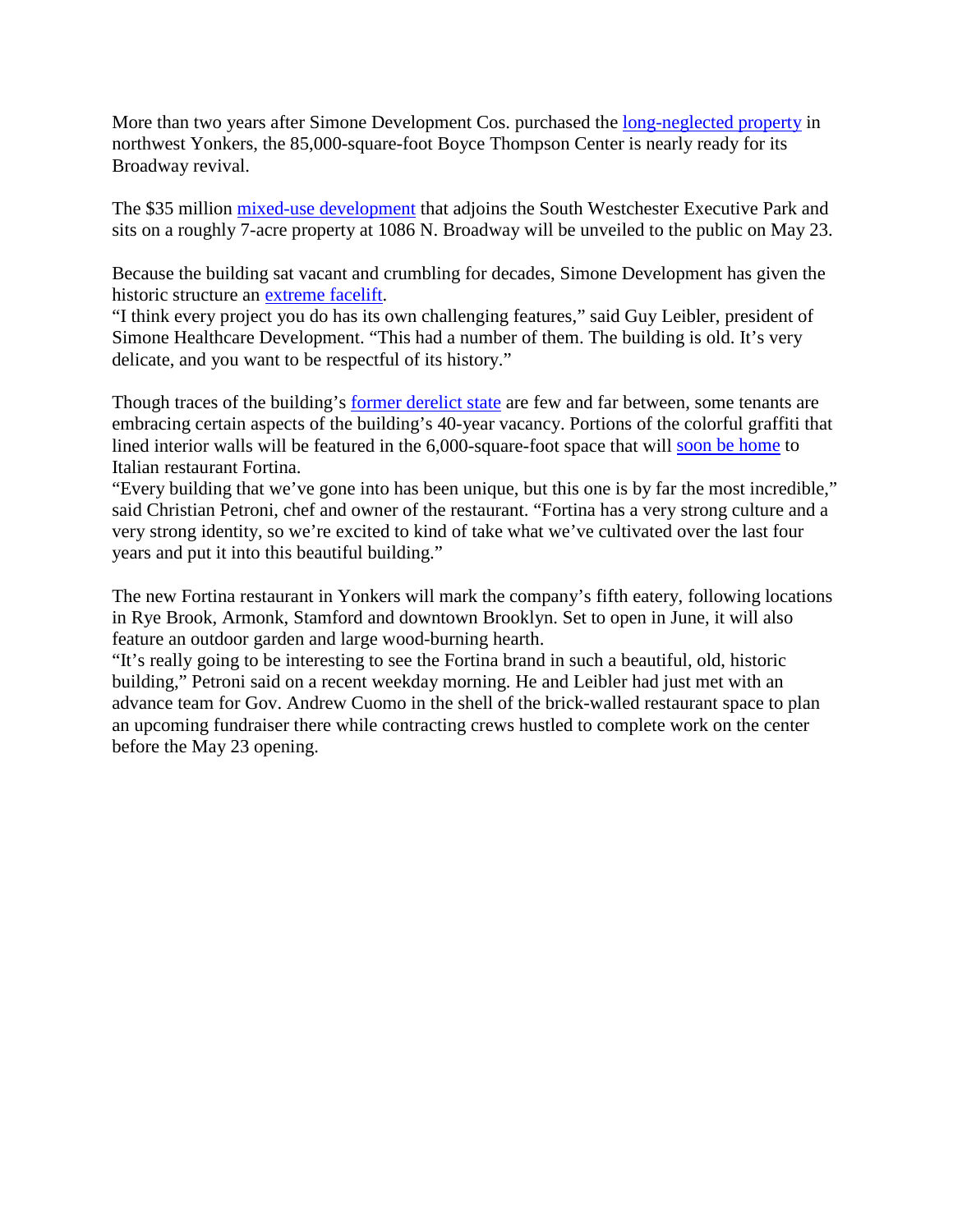

A mural covers a wall at the

Boyce Thompson Center.

Across a fountain-adorned front plaza from Fortina, Starbucks will open a coffee shop in a 2,200-square-foot space on the south end of the building, said Leibler.

"They came in early, and they weren't sure. The building was still in its early revival stage, so I think it was scary for anybody," he said. "They came back about three months ago, and they were very interested."

Starbucks will adjoin a Japanese restaurant – whose operator the developer was not yet ready to announce – in a matching 2,200-square-foot space on the ground floor.